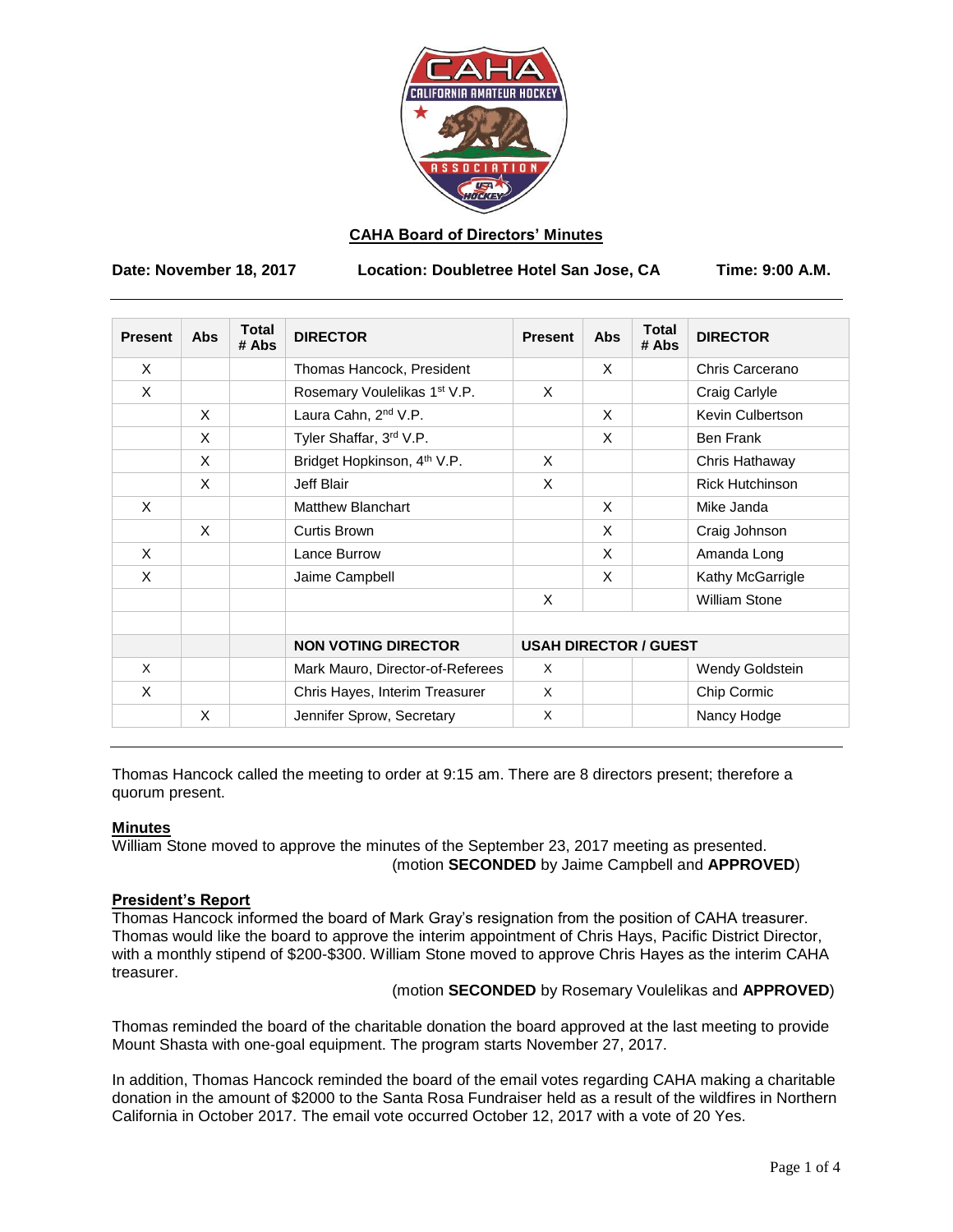### **Financial Report**

Thomas Hancock informed the board that he will meet with Chris Hayes in the next two weeks to review the GL codes for the chart of accounts and they will begin the process of re-numbering and re-organizing the chart of accounts.

### **Member Services**

Jaime Campbell reported that we have collected a total of \$20,580 in membership fees; with 2/3 of the membership using the online payment system and the balance using payment by checks. Jaime reminded the board that next season all membership fees must be paid online and that we are no longer accepting mailed paper check payments; this was the agreement made when we voted to use Rocky Mountain System. They can still do the electronic check payment online.

We currently have 76 out of 87 members registered and paid which represents a total of 391 teams registered.

# **SafeSport**

Lance Burrow informed the board that many clubs do not report SafeSport issues and manage them internally. They have an obligation to report all SafeSport Allegations either to the respective league Coordinator; Rick Hutchinson, SCAHA and Jaime Campbell, NORCAL or directly to Lance Burrow, CAHA Coordinator. Lance has an obligation to report to USA Hockey quarterly. Lance will be issuing a report to each of the league presidents to share with their member clubs. Lance stated that we need to address education on a frequent basis. Discussion followed. The most common denominator is the club turnover and educating them. We will need to start scheduling a SafeSport seminar annually; one for the south and one for the north. Some ideas are: a FAQ letter to membership; a one-page agreement for club SafeSport Coordinators as well as a job description for coordinators.

## **Screening**

Jaime Campbell reported that the issues with the integration software link from USA Hockey and Verified Volunteers had earlier on in the season with has been resolved. The total number of applicants screened for this year is 5900 with 5864 being successful. Jaime recommended that when we renew the contract with Verified Volunteers that we ask for a dedicated CAHA registration link.

### **Dispute Resolutions & Penalty Review**

Rosemary Voulelikas reported that as of June 2017 of this current season, there were a total of 26 hearings plus a special meeting involving two rival coaches. The breakdown of the hearings is as follows; seven-(7) adult players, 13 youth players, one administration hearing; three-(3) spectator ejections and three-(3) summary suspensions resulting from video reviews. Rosemary added that she formed a 3-man mini-committee to review videos submitted for possible summary suspensions. Thomas Hancock added that he recommended that a policy be put in place whereby a notice of complaint and a request for a video review must be submitted within 48 hours of the incident and it must be submitted by the club president. If the initial notice comes from other than the club president then the club president will have an additional 24 hours to submit the notice of complaint. Rosemary stated that we need more directors to step up and help with volunteering on the Disciplinary Resolutions Committee.

## **CAHA Select Camp**

Rosemary Voulelikas reported that the registration deadline for league camps has passed. Once the leagues are done with their camps, weekend of December 9-10, 2017, they will forward their selections to CAHA. Rosemary added that she has already addressed the Out-of-District CA players and asked if there were any questions regarding the Select Camp process.

### **Director of Referees Report**

Mark Mauro reported on the scheduling of officials for the Tier II weekends. Mark stated that he will be contacting the official organizations for recommendations for candidates' names to work the State Playoffs.

Meeting temporarily adjourned at 10:40 am for closed Narek Abajian Suspension Appeal at 11:00 am.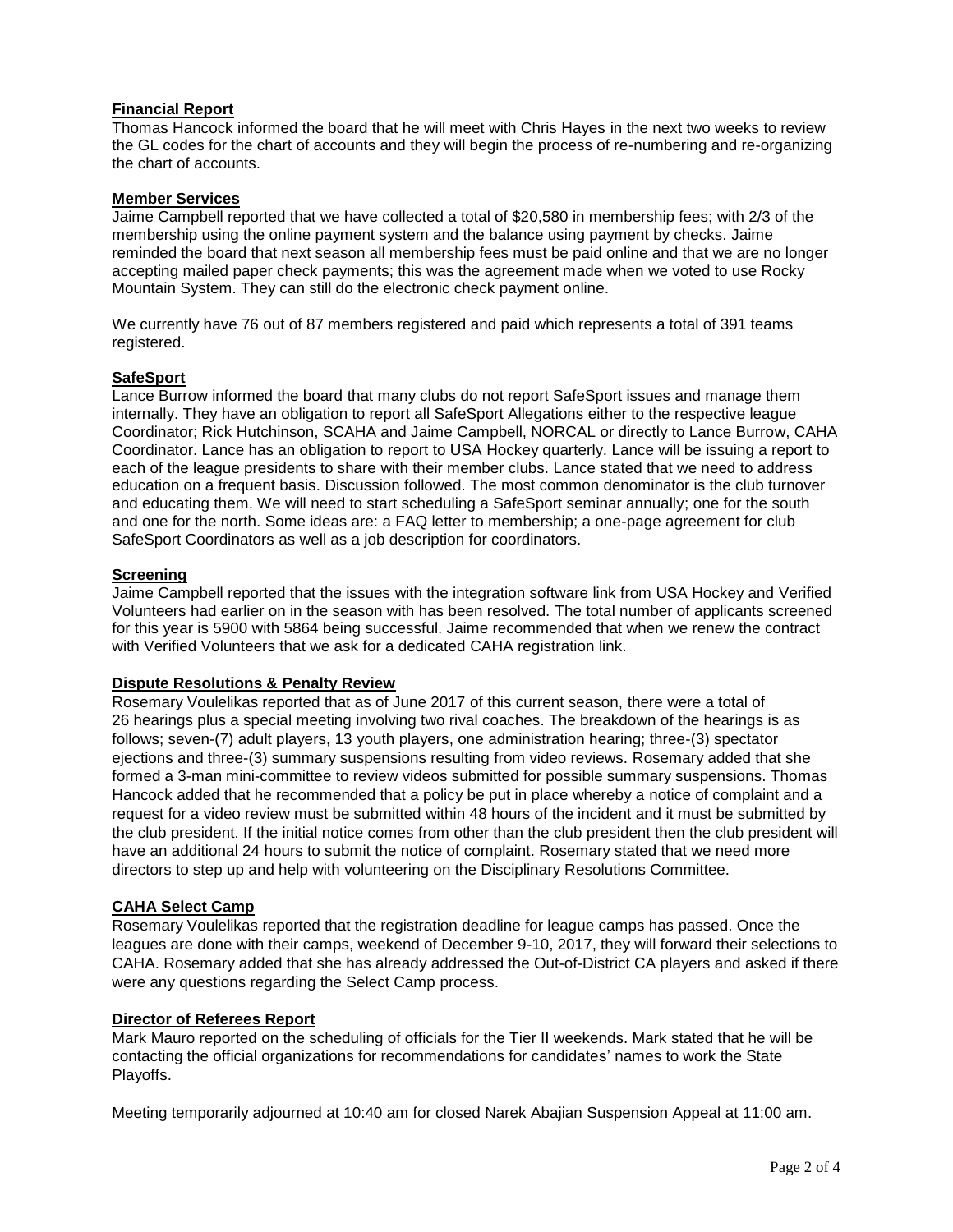Result of the Appeal; Board of Directors upheld the Disciplinary Resolutions & Penalty Review Committee's suspension of the player Narek Abajian.

## **USA Hockey Goalie Development Coordinator Report**

Allan "Chip" Cormier, CAHA Goaltender Coordinator for the North, summarized USA Hockey's directive to help affiliates implement a cohesive goaltending development curriculum. It is the Coordinator's task to educate and inform all clubs on the development of goaltenders by providing goalie coaching clinics, coaching materials and support. USA Hockey's Goalie Coaching Educational Program will consolidate all age specific modules into one on-line module that can be accessed by any coach for a cost of \$10. This module goes through the basics of goaltending such as stance, position, T-Push, Shuffle, C-Cut and save positions such as the butterfly. This is scheduled to be announced as of January <sup>2018</sup>.

USA Hockey is developing two types of seminars: 4-hour contact seminars with one hour on ice; High Performance 8-hours Symposium with two hours on ice. The task for each Goalie Development coordinator is to provide High Performance seminars from June 18, 2018 through to July 31, 2018 in their respective areas.

Steve Laing informed the board that in Washington this past May 19-21, 2017 they had their first pilot Goalie Development Camp. USA Hockey's goal is to have American goalies make up 50% of all goalies in the NHL by the year 2031. The next goalie development camp will be in February of 2018. Steve Thompson, the District GDC, meets with the coordinators twice a year.

### **Pacific District Report**

Steve Laing reported on the changes to the National Tournament format, rules, etc. The National Tournament guidebook should be out shortly. Some highlights are:

- 1- An entry fee cap of \$800 per team for District Championships. Any increase will require approval from National.
- 2- Must stay at host hotels and book through host. If they do not then a penalty fine of 12 rooms per night is levied against the offending team.
- 3- Ice cuts on clock; 12 minute count downs.
- 4- Bringing back Quarter-Finals; for Youth 6-day tournament with 1 game/day and for the girls a 5 day tournament.
- 5- 16-team format for Youth and Girls Tier II
- 6- A Selection Committee will select the extra 4 teams and will not be based on Hockey rankings.
- 7- Tie Breaking Rules are listed-cut and paste

The USA Hockey Player Safety Program has three points of focus for this year to report back to the June Congress. The company that is working with USA Hockey is Player's Health. The first priority is the concussion program and USA Hockey's desire to evolve it into a national program. Their second focus is the role of the Player Safety Coordinator. And USA Hockey's third focus is to ensure that there is at least one AED unit in each rink across USA. Jaime Campbell is heading the Pilot Program Committee for USA Hockey/Pacific District. The Las Vegas Golden Jr. Knights have been selected to participate in the Pilot program. Basically they are testing an injury reporting system on data of USA Hockey players that is HIPPA compliant. The data being collected is on concussions only. Managers input into the Player's Health system and the players gets a HIPPA tracking number. Every time the player is evaluated by a physician, the information gets inputted by the manager. They are testing the system to see if it is user friendly or not. Vegas is collecting data for the Pilot program since September 1, 2017 and will continue until April 30, 2018.

2019 Selections for the National Championships are as follows:

- Tier I April 4-9, 2019 Tier II ~ April 4-8, 2019
	-
	- $-15U \sim$  Plymouth, MI  $-16U \sim$  Dallas
	- $-16$ U & 18U ~ Grand Rapids, MI  $-18$ U ~ San Jose
	- ■14U ~ Pittsburgh 14U ~ South Bend, Indiana
		-
		-